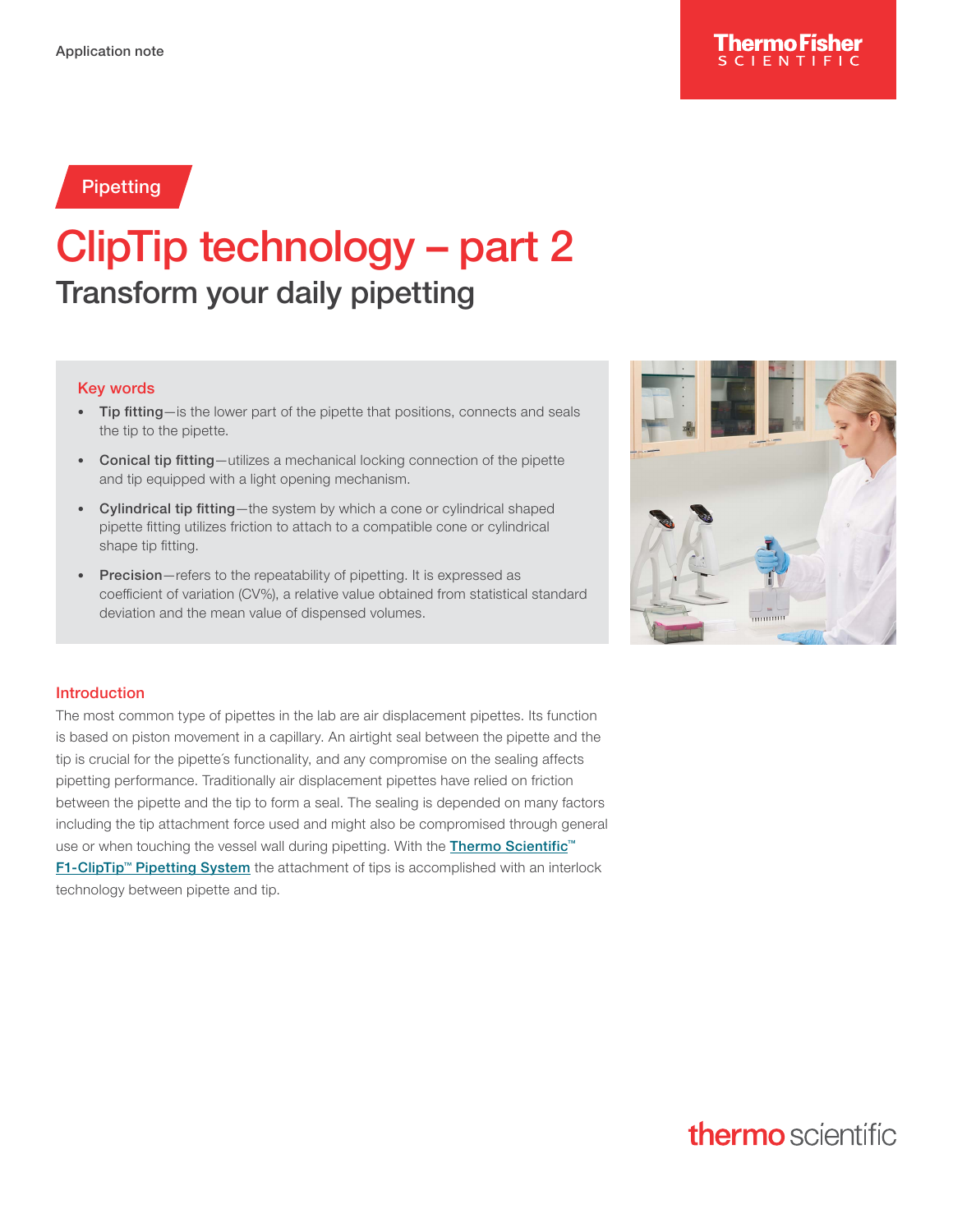#### Breakthrough ClipTip technology

ClipTip interlock technology utilizes flexible clips positioned evenly around the top of the tip. During attachment, the unique tip fitting shape opens the clips allowing it to pass over the fitting flange and return to closed position. The clips lock the tip behind the flange creating a complete seal with the sealing ring (figure 1). In addition, the lock helps ensure the tip will not loosen compromising the seal, or even potentially falling of during routine pipetting or touch-off.

In this technical note we demonstrate the benefits of the revolutionary ClipTip interlocking tip attachment technology by pipetting into 96-well plate as an example.



Figure 1. Clips closed behind the flange. The tip is sealed.

#### Test set-up

#### Test pipettes and tips:

- F1-ClipTip 12-channel pipette (30-300 μl) with ClipTip 300.
- 300 μl 12-channel pipettes from Manufacturers A and B with manufacturers' tips recommended for the particular pipette as well as generic tips. The pipettes had friction-based tip sealing mechanisms.

#### Test method:

- Tip attachment was achieved with constant forces using machine to press the tested pipette downward against the tip rack box with a lever. The lever was equipped with a weight, which directed a constant downward force to the test pipette. This procedure simulated the tip attachment procedure with a known force. The used attachment weight forces were 3.8kg, 4.8kg and 6.3kg (37.3N, 47.1N and 61.8N respectively).
- After tip attachment 100 μl of green dye solution was dispensed into 96-well microplates using the reverse pipetting technique. After each dispensing the tips were touched against the wall of the wells to wipe off possible droplets on the outside of the tip. It was recorded if tips fell off. After filling two microplates, 100 μl was aspirated and the amount of liquid was measured gravimetrically. Precision values (CV%) were calculated for each attachment force used.





Figure 2. ClipTip tips (A) and Generic tips (B) after dispensing into two 96-well microplates. The tip attachment force used was 3.8 kg.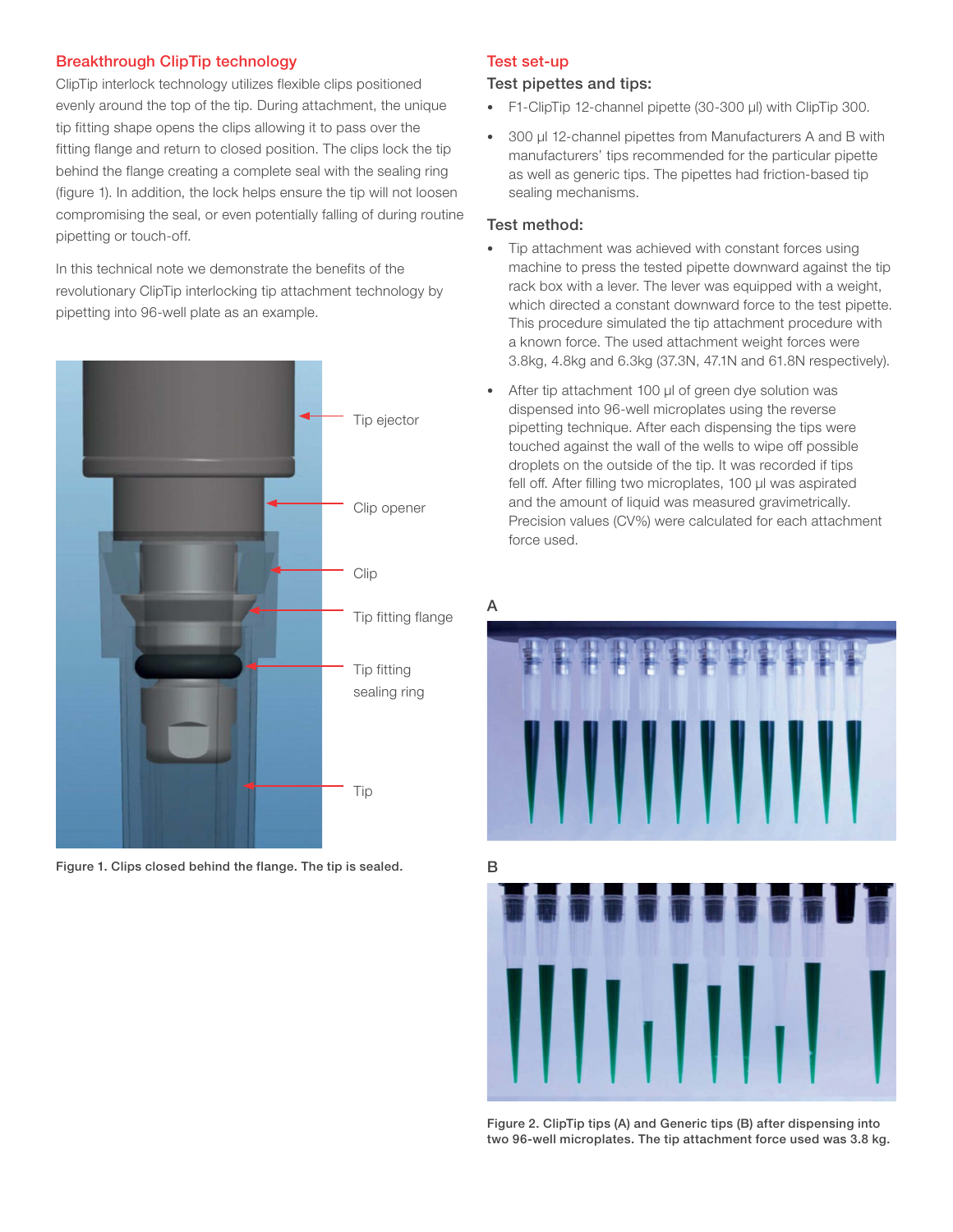#### **Results**

#### 1. Tip attachment

Attachment force 3.8 kg was sufficient to attach tips to all pipettes tested. However, tips from Manufacturer B and generic tips fell off during pipetting when 8 rows of microplate had been dispensed. Figure 2 shows ClipTip tips (a) and Generic pipette tips (b) after filling two 96-well microplates. The ClipTip pipette tips did not fall off and secured an equal liquid level in all 12 tips. The Generic tips had one tip fall off and obtained uneven liquid levels in the remaining tips. In order to keep tips attached the force needed to be increased from 3.8 kg to 4.8 kg. The tips of manufacturer A stayed attached, but the variation between dispensed volumes of different channels was higher than with F1-ClipTip pipette (Fig. 3). This variation could not be observed visually.

#### 2. Precision

Precision value of manufacturer A was 68% higher than with F1-ClipTip system (Figure 4) after dispensing into two 96-well microplates. The figure shows that with F1-ClipTip pipette the variation between channels was lower than with a pipette with a friction-based tip fitting mechanism. With friction-based mechanisms the precision varied with the tip attachment force used.

Manufacturer A tips stayed attached, but the variation between dispensed volumes of different channels was higher when compared to the results of the F1-ClipTip system (Fig. 3).



Figure 3. Dispensed volumes of F1-ClipTip 12-channel pipette and Manufacturer A's 12-channel pipette after dispensing into two 96-well microplates. The set volume was 100 μl and the tip attachment force used was 3.8 kg.



Figure 4. Precision values with 12-channel pipettes after dispensing into two 96-well microplates. The set volume was 100 μl and the tip attachment forces used were as 3.8 kg.